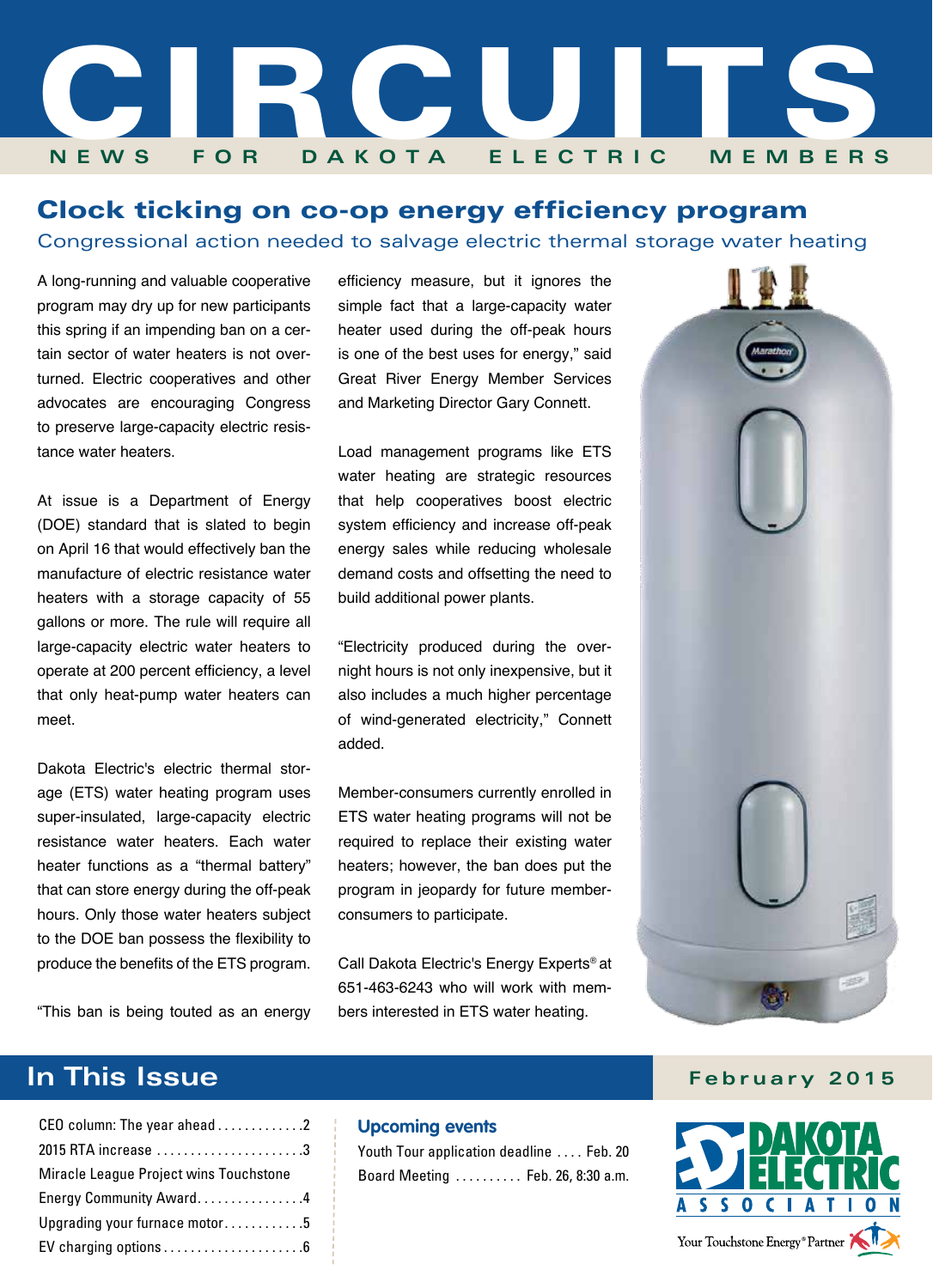

Greg Miller President & CEO

### Dakota Electric's plans for 2015

Dakota Electric Association's annual budget is the link between our strategic plan and our long-range financial, information technology and construction work plans. Our plans for 2015 are prepared and presented by staff and approved by the board of directors.

Our construction work plan is the largest item in our annual budget. We plan to invest more than \$11 million in our electric distribution system to replace aging equipment and extend service to new homes and businesses. This year we will complete and energize a new substation north of Red Wing. Safety, reliability and having adequate system capacity are the driving forces behind all these investments.

Dakota Electric's investment in information technology also benefits our member-owners. Our customer information system (CIS) software is now over 20 years old. Therefore, a significant project this year will be replacing this important system.

Additionally, we plan to continue our investments in web-based services and cybersecurity. After participating in a communication

### 2014 conservation and energy savings Thank you to our members

Thank you to Dakota Electric members who participate in the co-op's Energy Wise® off-peak and conservation programs. These programs help members reduce electric use and keep their bills as low as possible. Participating members are rewarded with rebates or low, off-peak electric rates.

These members have also helped us exceed our 12.5 million kilowatt-hours (kWh) Conservation Improvement Program (CIP) goal for 2014, a state law that requires every electric utility to achieve energy savings equivalent to 1.5 percent of their annual retail energy sales. Member participation in the organization's energy conservation programs is essential for Dakota Electric to meet this challenging goal. In 2014, our members saved more than 14.4 million kWh through rebate programs, off-peak programs and energy conservation. By participating in off-peak programs, members helped save around \$17 million in wholesale power costs. The pie charts to the right indicate the top rebate programs for residential and commercial members in 2014.

Dakota Electric offers a variety of off-peak programs and energy-efficiency rebates. Visit www.dakotaelectric.com for a full list of programs. Click on Residential or Business to find the appropriate programs for you, or call 651-463-6243.





### **Residential Programs**

**Commercial Programs**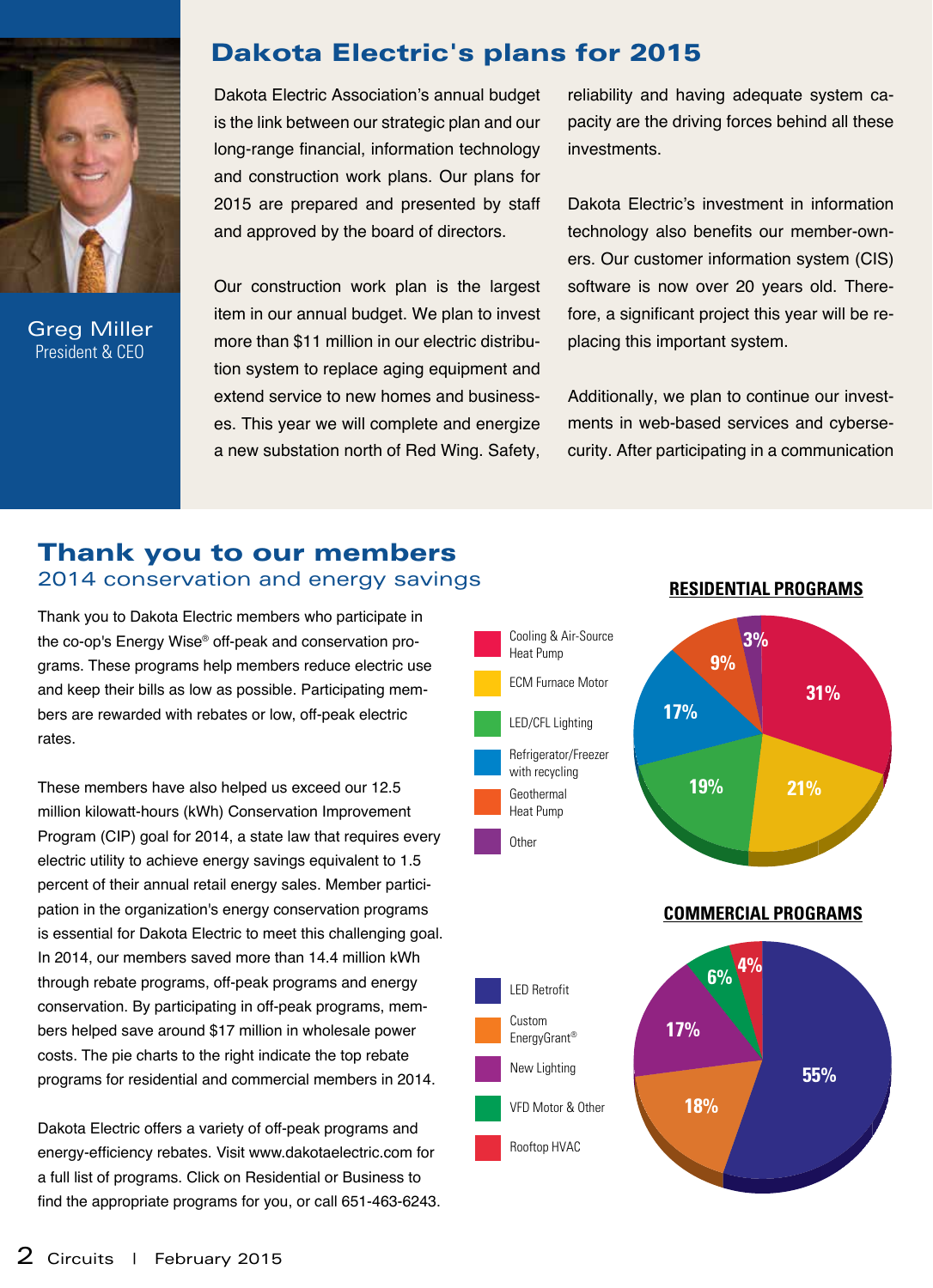study last year, Dakota Electric will utilize fiber optics to link our 29 substations and field devices back to our headquarters in an effort to safely and easily move increasing amounts of critical data.

Despite seeing new residential construction and a growing number of member-owners, we are seeing little related growth in energy sales. This is primarily due to energy efficiency and conservation. We are pleased that our member-owners are embracing energy conservation since it delays the need to add new generating resources, but it is a new challenge to operate with flat or declining sales.

We are excited about the future and feel the staff and board have put forth a plan for 2015 that is prudent and will continue to enhance our reliability, member services, safety and environmental commitment.

### 2015 RTA details

The Resource and Tax Adjustment (RTA) charge will increase on most members' bills in 2015.

#### How much is the increase?

For residential members, the 2015 RTA charge will be \$0.0156 per kilowatthour, which is \$0.0024 higher than 2014. This will increase the average residential member's bill by approximately \$1.95 per month. Commercial and industrial accounts should contact an account representative to discuss the RTA charge for their rate class.

#### What is the RTA?

Dakota Electric uses the RTA to adjust prices according to changes in wholesale power cost, property and real estate taxes and conservation spending. The charge is a direct pass-through of costs and is reviewed by the Minnesota Public Utilities Commission.

#### What else can increase bills?

Winter can unexpectedly increase electricity use. February bills reflect energy use from January when short, cold days require more energy for lighting, furnace fans and electric space heaters. Humidifiers, electric blankets, heat tapes and heaters for engine blocks, birdbaths and outdoor water dishes for animals all increase electricity consumption.

Members can visit the Energy Efficiency section at www.dakotaelectric .com or call an Energy Expert® at 651-463-6243 for energy-saving tips.



### Rate Case Update

The state agency review process for Dakota Electric's general rate case continues. The report and recommendations from the Administrative Law Judge who presided over the evidentiary hearing is expected by the beginning of March.

### More Information

Learn more about the rate case at www.dakotaelectric.com. Members can also email rates@dakotaelectric.com or call 651-463-6212.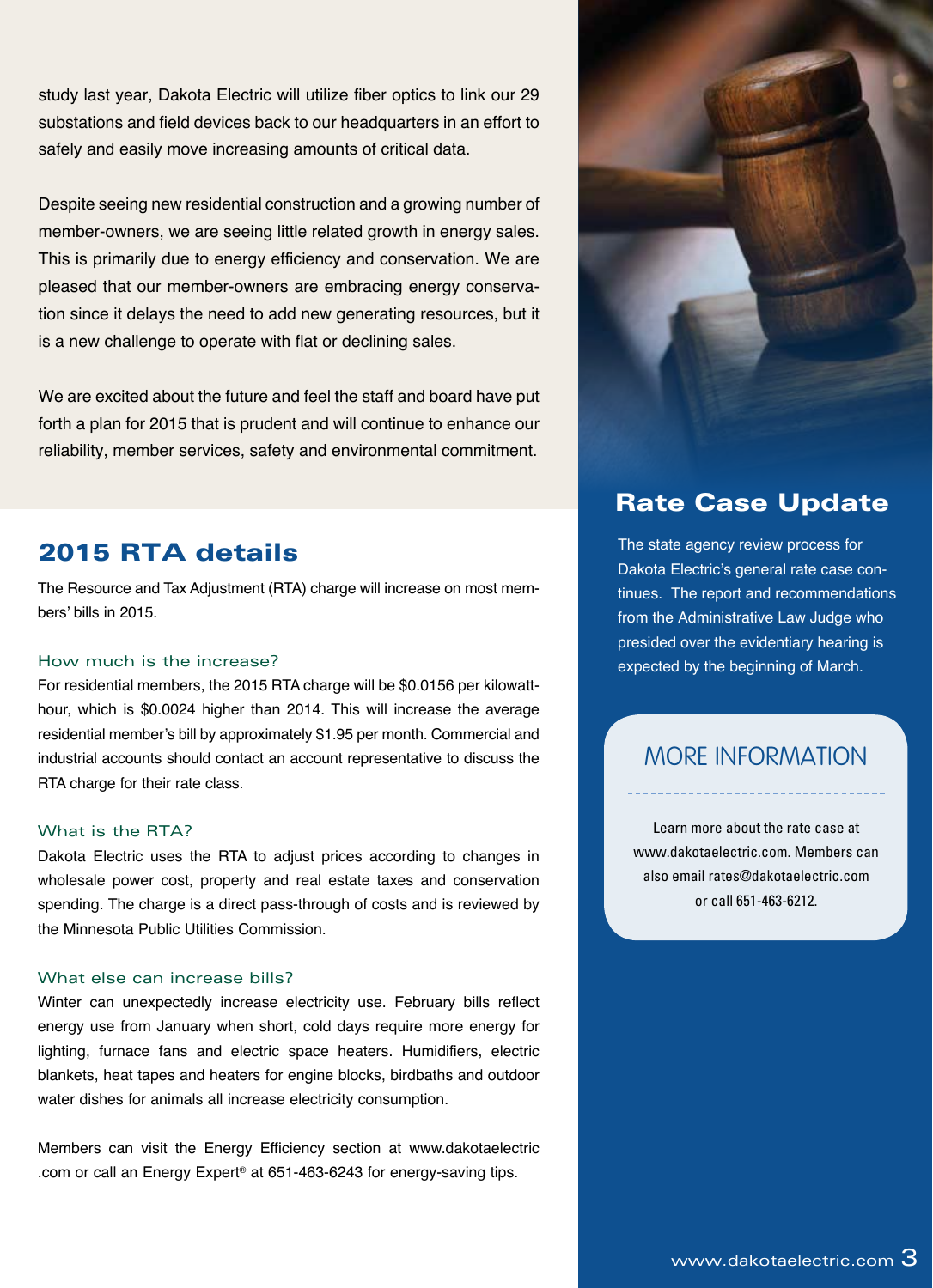### The 2015 Minnesota legislative session



**Joel Johnson** Minnesota Rural Electric Association

The 2015 Minnesota Legislative Session is expected to be a busy one. Three important topics that could see legislative initiatives this session include net metering, third-party sales and stray voltage.

#### Net Metering

Minnesota law allows individuals who invest in solar panels or small wind generators to "net" out their use — meaning

they are allowed to use any excess generation they produced to offset the electricity they purchased from the utility when the sun wasn't shining or the wind wasn't blowing. In addition, if they end up producing more electricity than they used in a given month, the utility is required by law to purchase that excess energy from them at retail prices, which is higher than

the wholesale power we would otherwise purchase.

Accordingly, as the number of installations increases, this law quickly becomes unsustainable. This is because the law allows net-metered customers to avoid paying for the infrastructure required to provide them with "grid" electricity when the sun isn't shining or the wind isn't blowing. Instead, it shifts those costs onto neighbors. Moreover, it encourages self-generators to oversize their generation, which increases the magnitude of shifted costs. Electric cooperatives believe that, before we can encourage more distributed generation, the Minnesota Legislature must either change or repeal net metering policies in order to maintain the viability of the grid and avoid excessive cost-shifting onto others.

#### Third-Party Sales

We expect there to be a push from solar developers to allow unlimited third-party sales of electricity directly to consumers. We have serious concerns about this approach. First, Min-

### **Miracle League Project** wins Touchstone Energy Community Award

Dakota Electric Association named Miracle League Project of Lakeville the 2014 Touchstone Energy Community Award winner. Military Family Support Group of Burnsville and Town Square Television of Inver Grove Heights were named runners-up. The award recognizes organizations for outstanding contributions to the local community. Each of the non-profits received a plaque and a check for \$500.

#### Miracle League Project

Provides opportunities for children with disabilities in the south metro area to play Miracle League Baseball, regardless of ability. The league provides eight weeks of baseball bringing smiles and enjoyment to the players and volunteers alike. You can learn more at www.lakevillebaseball.org.

#### Military Family Support Group

Provides assistance to deployed military personnel and their families. The organization's main focus is to provide packages to personnel serving in combat zones and caring for the families back home. The organization has helped more than 2,000 people so far.

#### Town Square Television

Serves seven cities in northern Dakota County with local programming including high school sports, music, arts, local government, multi-faith, education, news, community activities and more. Town Square airs more than 1,500 programs each year and provides equipment and facilities for community members to produce their own TV shows.

Miracle League's award application will be submitted for the statewide Minnesota Touchstone Energy Community Award. The winner will receive \$1,000 and will be announced at the Minnesota Rural Electric Association's (MREA) annual meeting in February.



Dakota Electric board members and winners of the Touchstone Energy Community Award (L-R): Al Lenhart, Military Family Support Group; Jerry Pittman, Dakota Electric; Lois Finan and Jim Finan, founders of Military Family Support Group; Brian Roseen, South Metro Miracle League director; Mark Jones, Military Family Support Group; Judy Kimmes, Dakota Electric; Jodie Miller, Town Square Television executive director; Ken Danner and Clay Van De Bogart, Dakota Electric.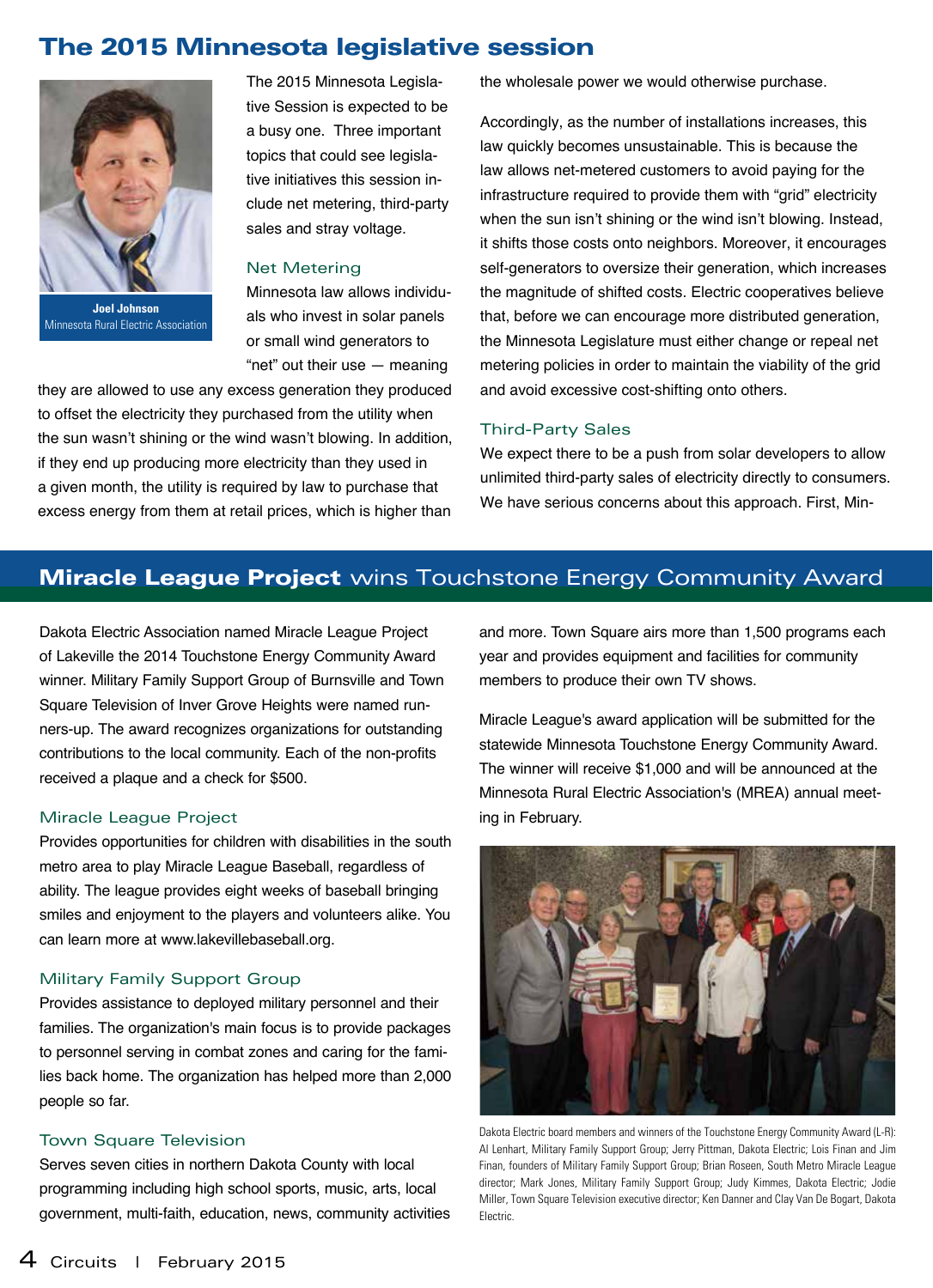nesota utilities have made substantial investments in utility generating plants, transmission lines, and local distribution facilities that have provided consumers with affordable and reliable energy in every community in the state. We need to be thoughtful about the impacts that this potential policy change could have on the affordable and reliable service now provided. Second, third-party providers rely on the grid to allow their products and generation to work. We need to make sure there is a way for existing utilities to build and maintain the grid — and for all consumers to pay for the grid services they use.

#### Stray Voltage

Electrical systems — farm systems and utility distribution systems — are grounded to the earth to ensure safety and reliability. This includes water lines and metalwork on farms. Inevitably, some current flows through the earth at each point where the electrical system is grounded and a small voltage develops. This voltage is called neutral-to-earth voltage

(NEV). When NEV is found at animal contact points, it is frequently called stray voltage.

While stray voltage or NEV and its symptoms are widely known and documented, the state of Minnesota has not formally adopted standards or guidelines for responding to and testing it. Minnesota electric cooperatives are taking the lead in a stakeholder process with various farm groups and other utilities that provides clear guidelines for measuring and mitigating stray voltage. It's hoped that once that stakeholder process is complete, the Minnesota Public Utilities Commission will then adopt formal standards into law.

We hope that all our efforts in the upcoming session will help Minnesota's electric cooperatives to continue to provide safe, affordable and reliable energy to all of our members.

### Did you know upgrading your furnace motor can help you save on your electric bill?

While your furnace might use fuel to generate heat, it uses electricity to power the fans and motors that distribute air throughout your home during both the heating and cooling seasons.

Electronically commutated motors (ECMs) help save energy and money by running at the best speed as compared to traditional motors that always run at top speed. Because your furnace fan distributes air in your home during both the heating and cooling season, an ECM helps save money throughout the year.

According to the Minnesota Department of Energy Resources, an ECM can save homeowners up to \$430 a year on their electric bill.

#### Rebate available

In addition, Dakota Electric offers a \$100 rebate for members who purchase a new furnace with an ECM motor or upgrade to an ECM motor in an existing furnace.

#### To learn more

Visit www.dakotaelectric.com > Residential > Programs & Rebates or call the Energy Experts® at 651-463-6243.

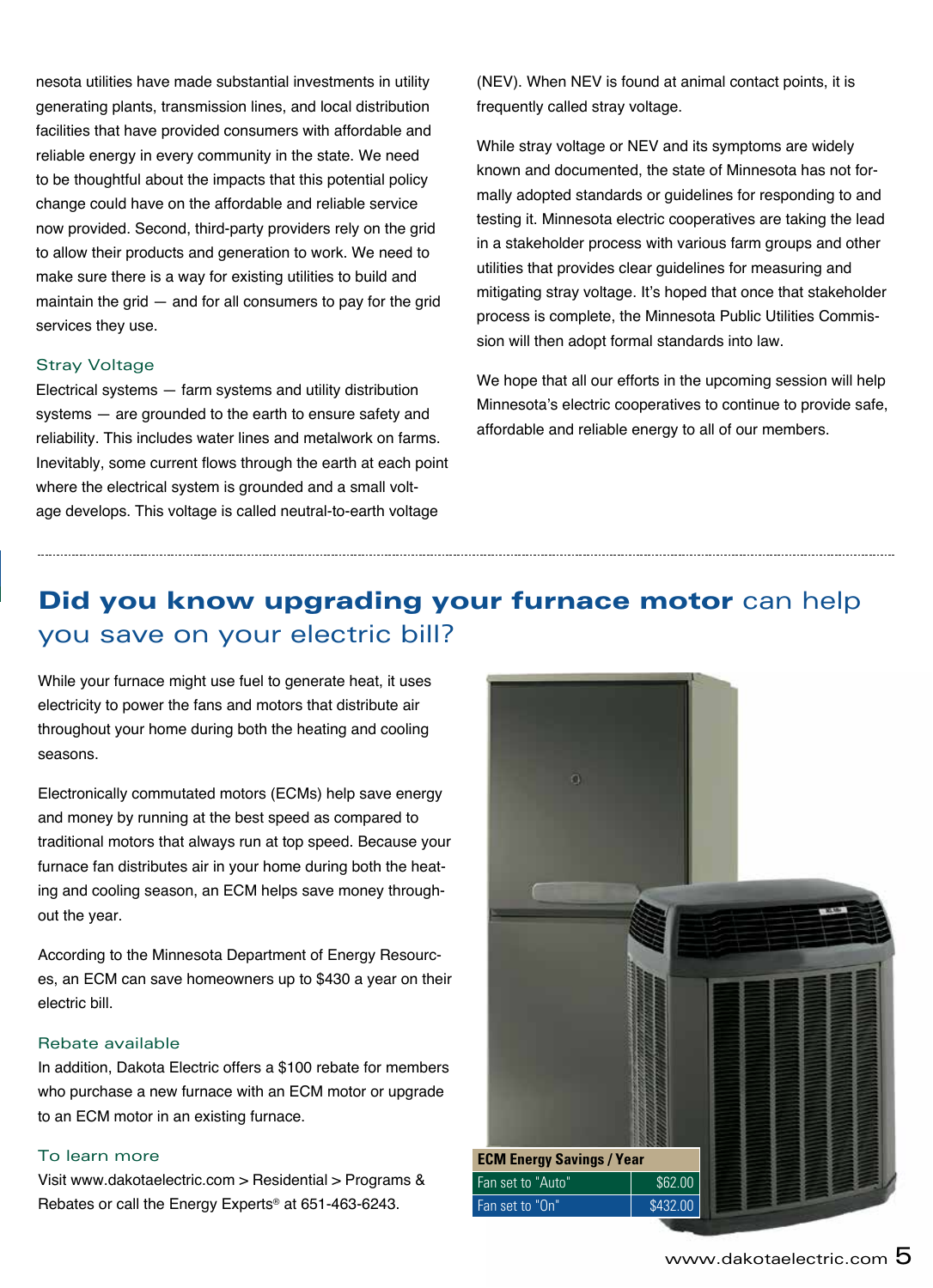### Are you ready to purchase an electric vehicle?

### Contact Dakota Electric for EV charging options

Dakota Electric Association supports the growing electric vehicle (EV) market and wants to work with members who purchase an electric vehicle to make sure they get the most affordable rate to meet their charging needs.

More than 50 EVs in Dakota Electric's service territory are on one of the two rates offered by the cooperative. Members who charge their EVs overnight, during off-peak hours, are rewarded with lower electric rates and are using energy to charge the vehicle during a time when much wind energy is generated.

#### EV1 Program

This rate offers members the most charging hours in a week while still providing an off-peak electric rate at almost half-off the normal residential rate.

#### EV Storage Program

This rate offers members the lowest-cost off-peak electricity for charging an EV (\$0.0424/kWh), but the hours available are the most restrictive and only available during the off-peak hours of 11 p.m. - 7 a.m.

#### Rebate available for EV charger installation

Dakota Electric offers up to a \$500 rebate for the installation of a Level 1 or Level 2 charger on a qualifying program.

To learn more about Dakota Electric's EV charging options, contact the Energy Experts® at 651-463-6243.





### 2015 Youth Tour application deadline is Feb. 20

The 2015 Youth Tour to Washington, D.C. takes place June 13-18. Dakota Electric will send five local high school juniors or seniors on an all-expenses-paid trip. The application deadline is Feb. 20, 2015.

Visit www.dakotaelectric.com and click on Safety and Education > Teachers and Kids > Washington, D.C. Youth Tour to print an application, or ask your high school guidance counselor for an application.

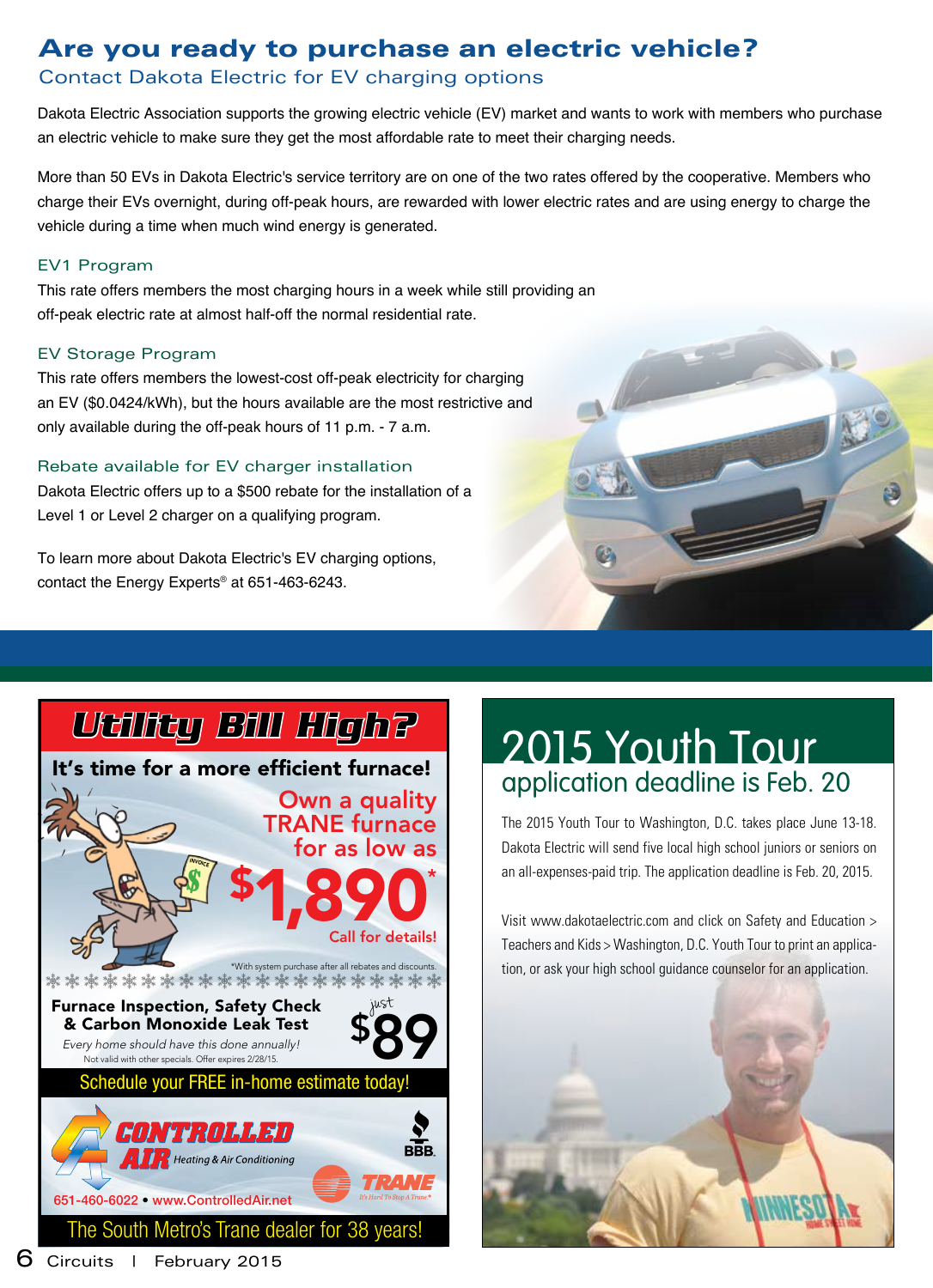

## **Circuits** Quick Clips

### Dakota County Crops Day at Dakota Electric

#### **WEDNESDAY, MARCH 18**

**9 a.m. — 2 p.m. | 4300 220th St. W, Farmington, MN 55024**

For the ninth year, Crops Day will bring University and agency specialists to Dakota County to share local research results and crop management strategies with producers and other agricultural professionals. Topics this year will include:

- An update from the DNR on irrigation well permitting
- A research update from Joshua Stamper (Extension Irrigation Specialist) on irrigation management tools and technology
- A research update from Fabian Fernandez (Extension Nutrient Management Specialist) on local on-farm nitrogen management research and in-season nitrogen management strategies.
- A research update from Extension specialists on cover crops for grain and canning crop systems.
- An update from Dakota County's "Targeted Townships" nitrate sampling project
- An update from the local USDA-NRCS
- An update from the local SWCD
- An update from David Nicolai (Extension Crops Educator) on weed control trends
- An update from Mike Plutowski (Dakota Electric Association) on energy conservation programs
- A local trade show

Lunch will be provided. This event is free and open to the public, but preregistration is requested by Thursday, March 12th.

For more information or to RSVP,

### Thank you for your generosity

Dakota Electric members donate more than \$27,000 to Helping Neighbors®

Dakota Electric would like to thank those members who donated to our Helping Neighbors® program. In 2014, we collected \$27,246 in donations. That money supports the energy assistance programs of 360 Communities, the CAP Agency and the Salvation Army, and helps struggling families and individuals catch up on utility bills during unexpected hardships.

Dakota Electric created the program in 1994 and since then, members have donated more than \$500,000.

For more information on how you can help, visit www.dakotaelectric. com > Residential > Programs & Rebates or call 651-463-6212.